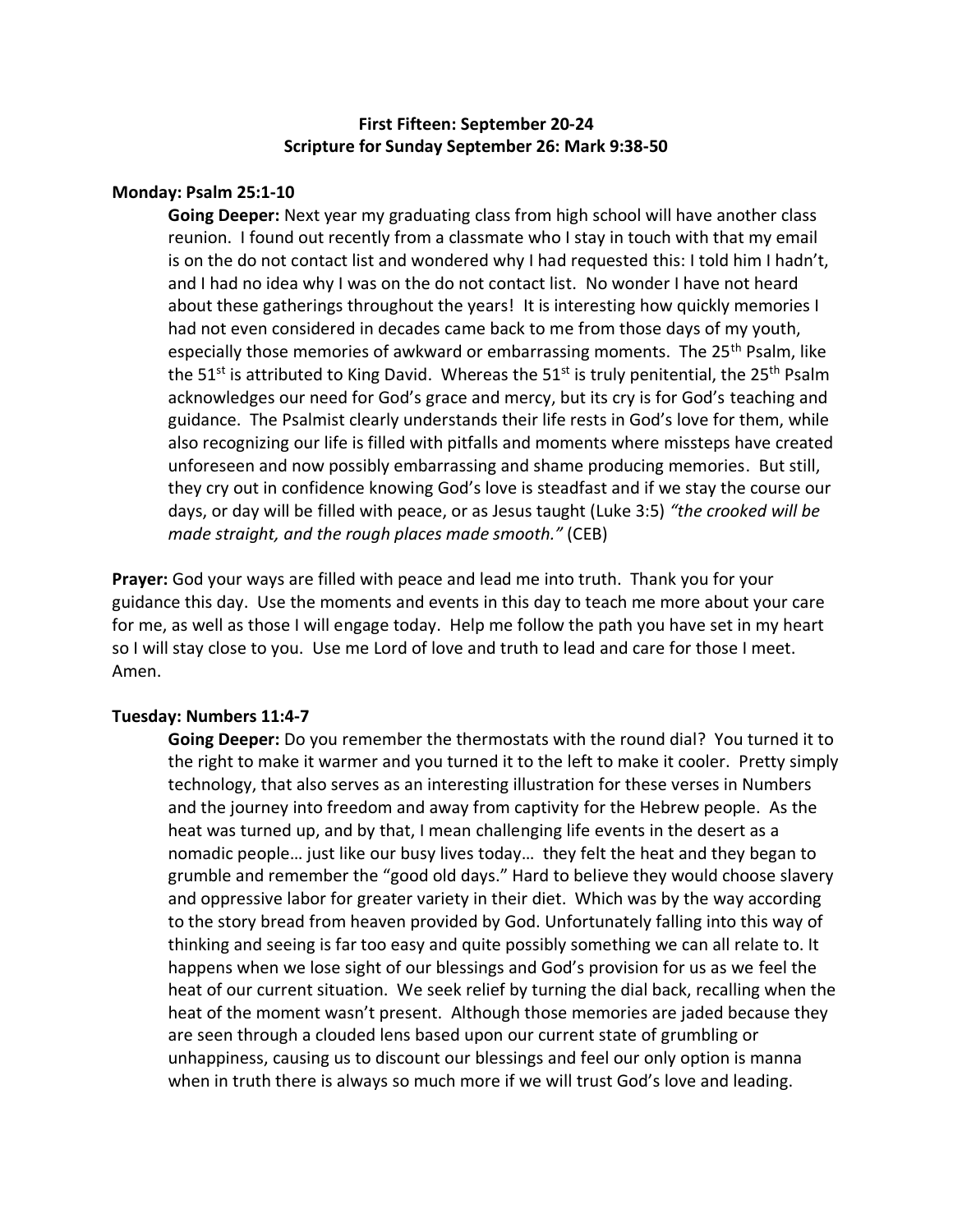**Prayer:** Open my eyes Lord to see the beauty in this day. Help me realize although there may be hard choices and difficult decisions that will stretch me, maybe even requiring more than I think I can take, if I keep my heart open and my faith steady you will provide me what I need. Help be to be thankful, knowing what you provide may not be what I want, believing your provision will always lead me closer to you and those I love. Amen.

### **Wednesday: Luke 12:13-21**

**Going Deeper:** What does it mean to be *"rich toward God?"* Money and wealth and how we use it is a sensitive subject for most of us. But Jesus does not avoid it. He invites us to enter into the discussion, some might say he even challenges us to wrestle with our practice and understanding of wealth management. These words from Jesus captured by Luke are not a personal critique, but as a call to expand our awareness and to deepen our faith. Jesus challenges us to become more aware of the needs around us, to look and live beyond ourselves to discover what he means to be *"rich toward God."* I hear in this teaching from Jesus a call to live more deeply by faith trusting God's resources for my life so I may live more freely with the resources God's gifts have allowed me to create evidenced in and through my abilities, health, and commitment to provide for my family. Again, I ask, what you hear in Jesus' call to be *"rich toward God,"* and how do we balance our faith and his call to not *"hoard things for ourselves?"*

**Prayer:** Lord sometimes your words are hard to hear, not because they are hard to understand, but because we do hear their meaning. May your grace, love and mercy not only cover me today, but flow through me so I may look beyond what is happening in my little world to see what you are doing in the much larger world around me. I prayer that I will be open and ready to respond to your call, and I ask for your gentle but firm nudge to guide me. Amen.

## **Thursday: Luke 12:22-31**

**Going Deeper:** The final line in this teaching from Jesus is a wonderful summation for the question of how to we discover what being rich toward God means. Seek first the kingdom of God in our daily activities, trusting as you do you will either find what you need, or discover you already had it. But what does this mean, to seek or make the practice of the kingdom of God a priority in our lives? I have changed the wording with intention because I suspect seeking the Kingdom is actualized by the practice of the values and teaching of our faith. Jesus' call was to follow him, not merely believe in him or the truth of his message about God's love. His desire was that the lives of his followers, our lives would be shaped and guided by his message and the witness of his life. In doing so he tells us we can live lives that would be less impacted by worry, and the competitive nature that pulls to keep up with trends and appearances. To seek first the kingdom of God is a call to live our lives on a deeper level where character, and compassion become our driving force rather than personal gain.

**Prayer:** I commit my life into your hands, my loving and compassionate God. There are times when the push and pull of my life run counter to your teaching. It is easy to simply follow the crowd, or just go with the flow rather than push back, resist, or suggest an alternative way. And